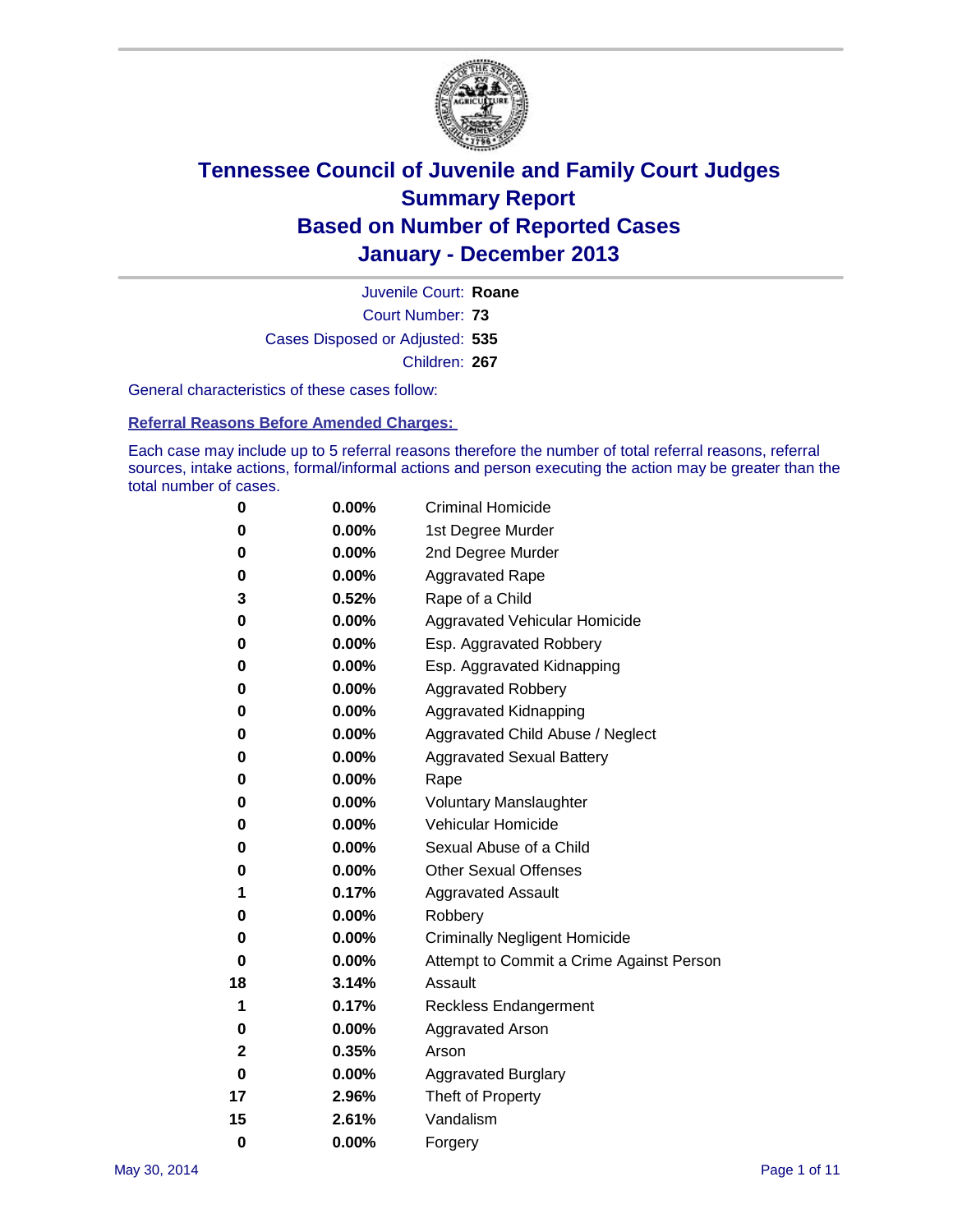

Court Number: **73** Juvenile Court: **Roane** Cases Disposed or Adjusted: **535** Children: **267**

### **Referral Reasons Before Amended Charges:**

Each case may include up to 5 referral reasons therefore the number of total referral reasons, referral sources, intake actions, formal/informal actions and person executing the action may be greater than the total number of cases.

| 0  | 0.00% | <b>Worthless Checks</b>                                     |
|----|-------|-------------------------------------------------------------|
| 0  | 0.00% | Illegal Possession / Fraudulent Use of Credit / Debit Cards |
| 6  | 1.05% | <b>Burglary</b>                                             |
| 0  | 0.00% | Unauthorized Use of a Vehicle                               |
| 0  | 0.00% | <b>Cruelty to Animals</b>                                   |
| 0  | 0.00% | Sale of Controlled Substances                               |
| 11 | 1.92% | <b>Other Drug Offenses</b>                                  |
| 8  | 1.39% | Possession of Controlled Substances                         |
| 0  | 0.00% | <b>Criminal Attempt</b>                                     |
| 2  | 0.35% | Carrying Weapons on School Property                         |
| 0  | 0.00% | Unlawful Carrying / Possession of a Weapon                  |
| 1  | 0.17% | <b>Evading Arrest</b>                                       |
| 0  | 0.00% | Escape                                                      |
| 0  | 0.00% | Driving Under Influence (DUI)                               |
| 13 | 2.26% | Possession / Consumption of Alcohol                         |
| 3  | 0.52% | Resisting Stop, Frisk, Halt, Arrest or Search               |
| 0  | 0.00% | <b>Aggravated Criminal Trespass</b>                         |
| 2  | 0.35% | Harassment                                                  |
| 0  | 0.00% | Failure to Appear                                           |
| 0  | 0.00% | Filing a False Police Report                                |
| 1  | 0.17% | Criminal Impersonation                                      |
| 4  | 0.70% | <b>Disorderly Conduct</b>                                   |
| 3  | 0.52% | <b>Criminal Trespass</b>                                    |
| 1  | 0.17% | <b>Public Intoxication</b>                                  |
| 0  | 0.00% | Gambling                                                    |
| 3  | 0.52% | Traffic                                                     |
| 0  | 0.00% | <b>Local Ordinances</b>                                     |
| 0  | 0.00% | Violation of Wildlife Regulations                           |
| 0  | 0.00% | Contempt of Court                                           |
| 27 | 4.70% | Violation of Probation                                      |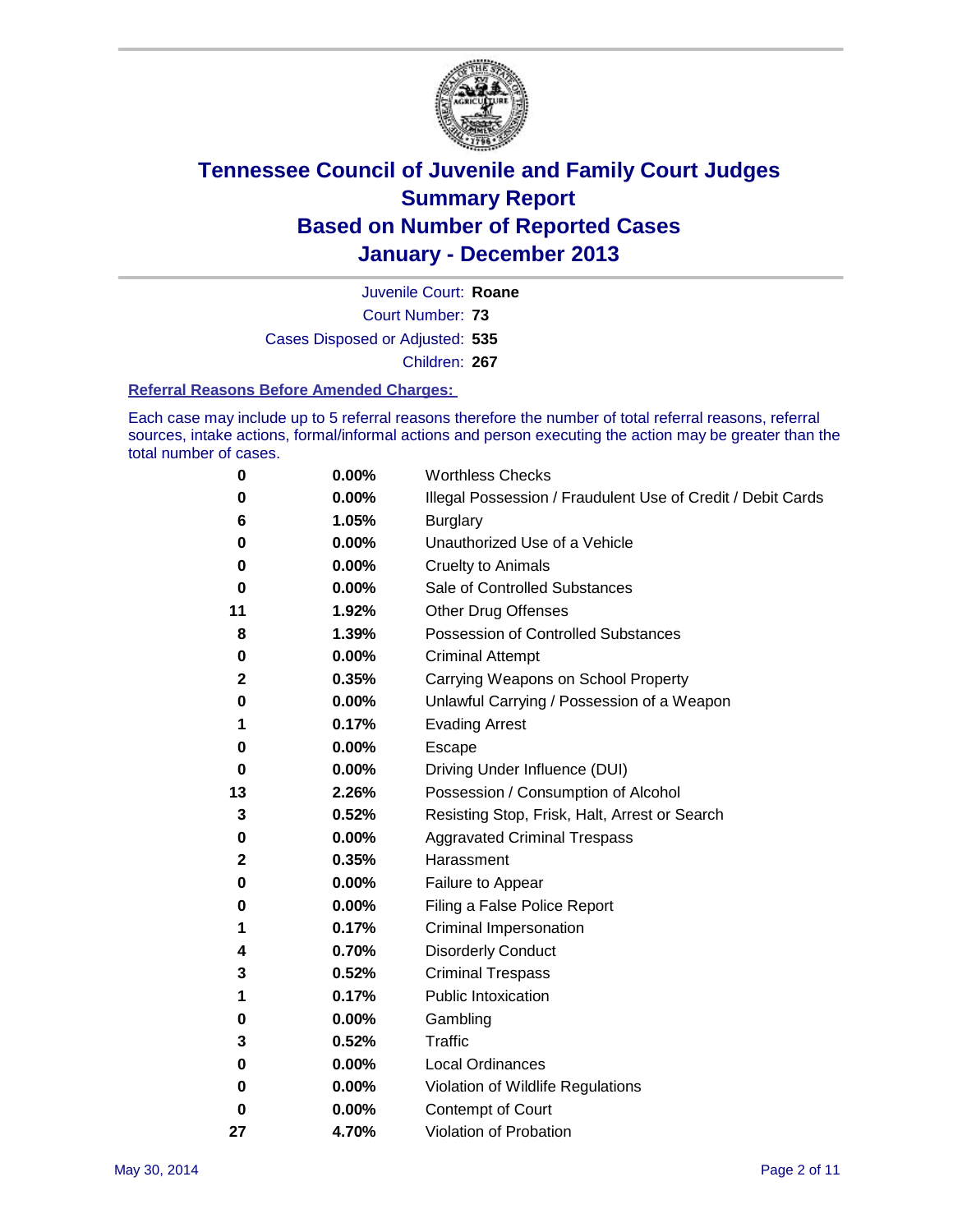

Court Number: **73** Juvenile Court: **Roane** Cases Disposed or Adjusted: **535** Children: **267**

### **Referral Reasons Before Amended Charges:**

Each case may include up to 5 referral reasons therefore the number of total referral reasons, referral sources, intake actions, formal/informal actions and person executing the action may be greater than the total number of cases.

| 574          | 100.00%         | <b>Total Referrals</b>                 |
|--------------|-----------------|----------------------------------------|
| 6            | 1.05%           | Other                                  |
| 0            | $0.00\%$        | <b>Consent to Marry</b>                |
| 0            | 0.00%           | <b>Request for Medical Treatment</b>   |
| 0            | 0.00%           | Child Support                          |
| $\bf{0}$     | 0.00%           | Paternity / Legitimation               |
| 0            | 0.00%           | Visitation                             |
| 0            | 0.00%           | Custody                                |
| 0            | 0.00%           | <b>Foster Care Review</b>              |
| 0            | 0.00%           | <b>Administrative Review</b>           |
| 241          | 41.99%          | <b>Judicial Review</b>                 |
| 6            | 1.05%           | Violation of Informal Adjustment       |
| 0            | 0.00%           | <b>Violation of Pretrial Diversion</b> |
| 0            | 0.00%           | <b>Termination of Parental Rights</b>  |
| 0            | 0.00%           | Dependency / Neglect                   |
| 0            | 0.00%           | <b>Physically Abused Child</b>         |
| 0            | 0.00%           | <b>Sexually Abused Child</b>           |
| $\mathbf{2}$ | 0.35%           | Violation of Curfew                    |
| $\bf{0}$     | 0.00%           | Violation of a Valid Court Order       |
| 29           | 5.05%           | Possession of Tobacco Products         |
| $\bf{0}$     | 0.00%           | Out-of-State Runaway                   |
| 8            | 1.39%           | Truancy<br>In-State Runaway            |
| 26<br>114    | 4.53%<br>19.86% | <b>Unruly Behavior</b>                 |
|              |                 |                                        |
| $\bf{0}$     | 0.00%           | Violation of Aftercare                 |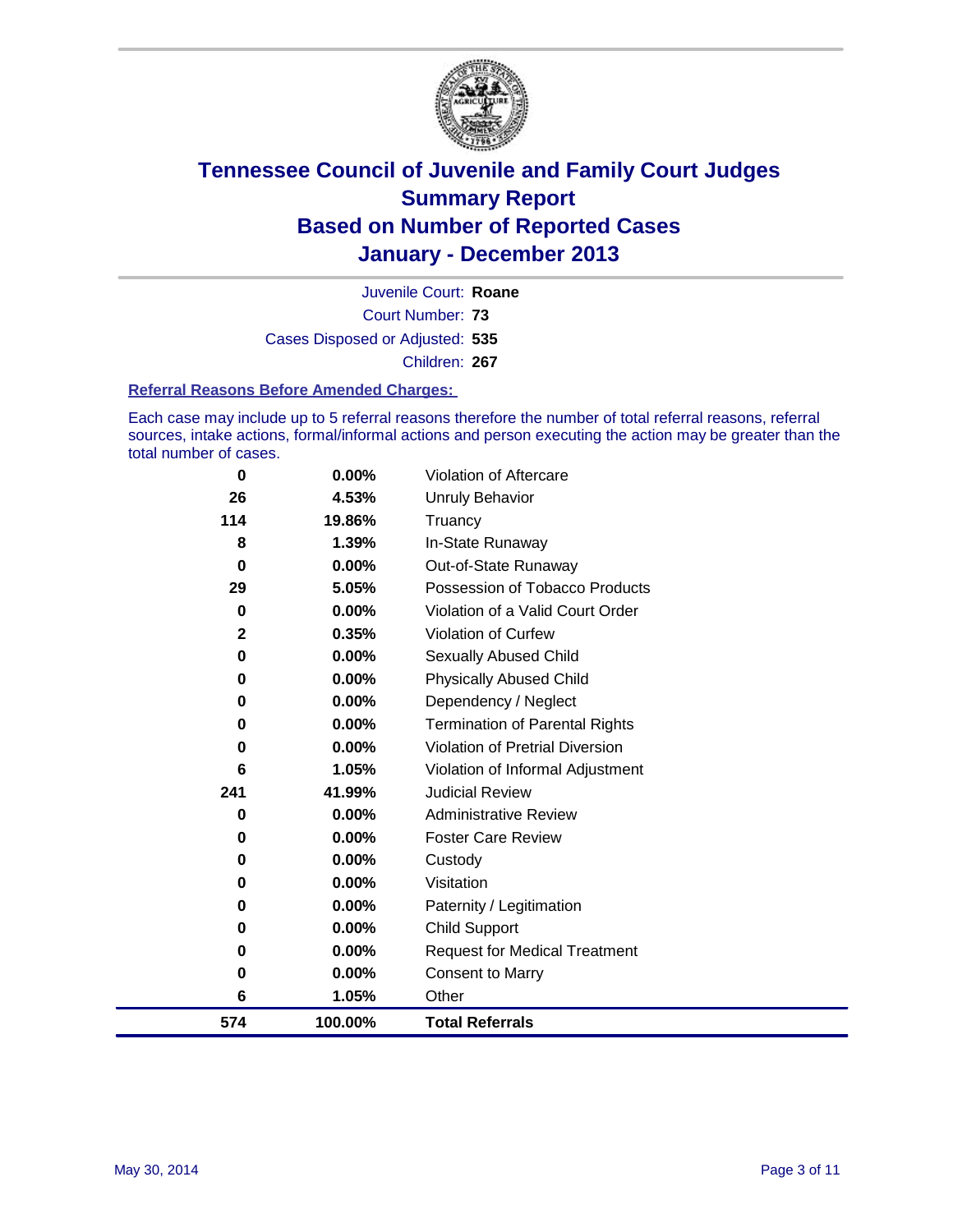

| Juvenile Court: Roane      |                                 |                                   |  |  |
|----------------------------|---------------------------------|-----------------------------------|--|--|
|                            |                                 | Court Number: 73                  |  |  |
|                            | Cases Disposed or Adjusted: 535 |                                   |  |  |
|                            |                                 | Children: 267                     |  |  |
| <b>Referral Sources: 1</b> |                                 |                                   |  |  |
| 161                        | 28.05%                          | Law Enforcement                   |  |  |
| 14                         | 2.44%                           | Parents                           |  |  |
| 3                          | 0.52%                           | <b>Relatives</b>                  |  |  |
| 1                          | 0.17%                           | Self                              |  |  |
| 116                        | 20.21%                          | School                            |  |  |
| 0                          | 0.00%                           | <b>CSA</b>                        |  |  |
| 6                          | 1.05%                           | <b>DCS</b>                        |  |  |
| 0                          | 0.00%                           | <b>Other State Department</b>     |  |  |
| $\bf{0}$                   | $0.00\%$                        | <b>District Attorney's Office</b> |  |  |
| 269                        | 46.86%                          | <b>Court Staff</b>                |  |  |
| 0                          | $0.00\%$                        | Social Agency                     |  |  |
| 1                          | 0.17%                           | <b>Other Court</b>                |  |  |
| $\mathbf{2}$               | 0.35%                           | Victim                            |  |  |
| 1                          | 0.17%                           | Child & Parent                    |  |  |
| 0                          | $0.00\%$                        | Hospital                          |  |  |
| 0                          | 0.00%                           | Unknown                           |  |  |
| 0                          | $0.00\%$                        | Other                             |  |  |
| 574                        | 100.00%                         | <b>Total Referral Sources</b>     |  |  |

### **Age of Child at Referral: 2**

|              |          | <b>Total Child Count</b> |
|--------------|----------|--------------------------|
| 0            | $0.00\%$ | <b>Unknown</b>           |
| $\mathbf{2}$ | 0.75%    | Ages 19 and Over         |
| 55           | 20.60%   | Ages 17 through 18       |
| 94           | 35.21%   | Ages 15 through 16       |
| 49           | 18.35%   | Ages 13 through 14       |
| 22           | 8.24%    | Ages 11 through 12       |
| 45           | 16.85%   | Ages 10 and Under        |
|              |          |                          |

<sup>1</sup> If different than number of Referral Reasons (574), verify accuracy of your court's data.

<sup>2</sup> One child could be counted in multiple categories, verify accuracy of your court's data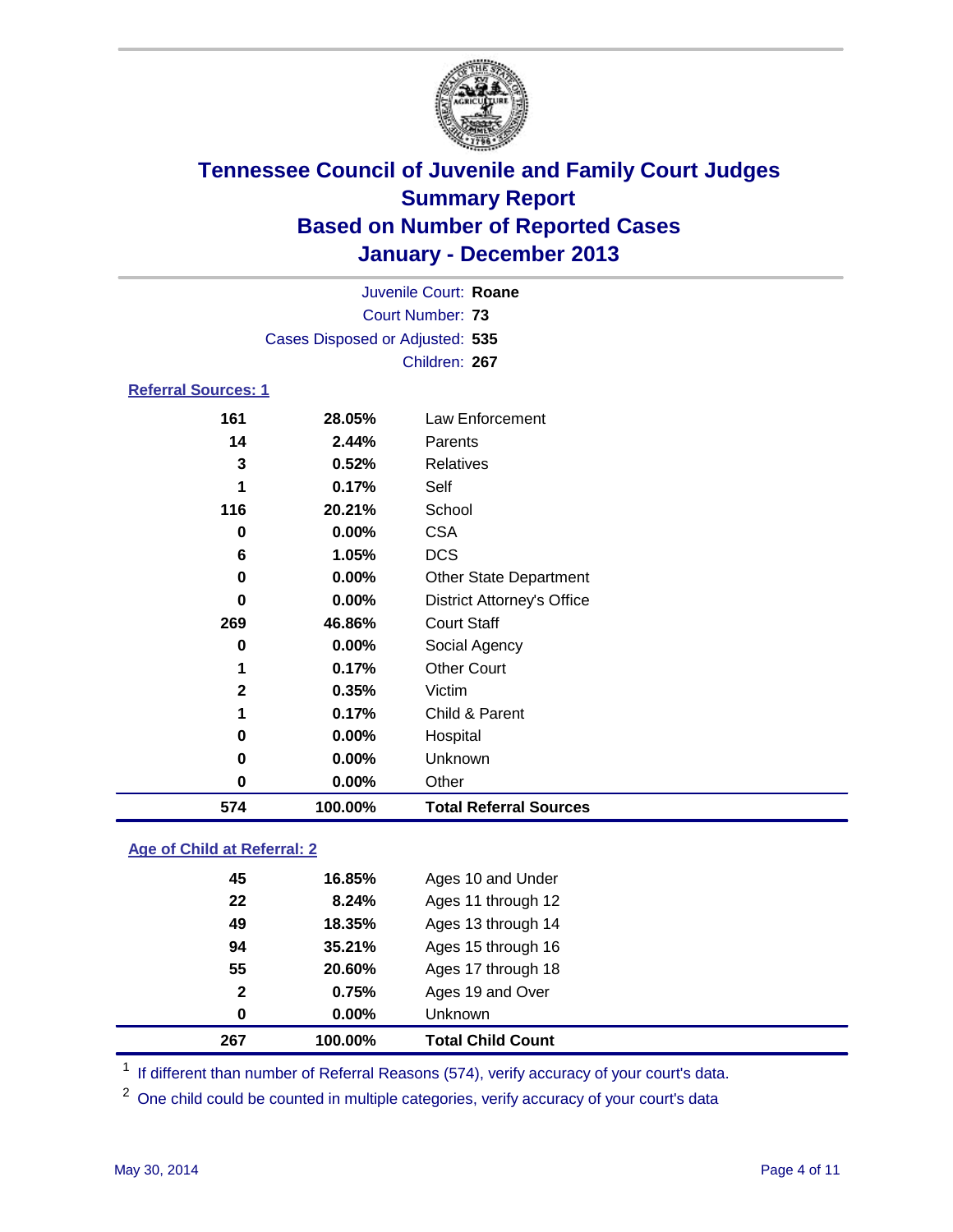

| Juvenile Court: Roane                   |         |                          |  |  |
|-----------------------------------------|---------|--------------------------|--|--|
| Court Number: 73                        |         |                          |  |  |
| Cases Disposed or Adjusted: 535         |         |                          |  |  |
|                                         |         | Children: 267            |  |  |
| Sex of Child: 1                         |         |                          |  |  |
| 170                                     | 63.67%  | Male                     |  |  |
| 97                                      | 36.33%  | Female                   |  |  |
| $\bf{0}$                                | 0.00%   | Unknown                  |  |  |
| 267                                     | 100.00% | <b>Total Child Count</b> |  |  |
| Race of Child: 1                        |         |                          |  |  |
| 254                                     | 95.13%  | White                    |  |  |
| 5                                       | 1.87%   | African American         |  |  |
| $\mathbf 0$                             | 0.00%   | Native American          |  |  |
| 0                                       | 0.00%   | Asian                    |  |  |
| $\overline{7}$                          | 2.62%   | Mixed                    |  |  |
| 1                                       | 0.37%   | Unknown                  |  |  |
| 267                                     | 100.00% | <b>Total Child Count</b> |  |  |
| <b>Hispanic Origin: 1</b>               |         |                          |  |  |
| 3                                       | 1.12%   | Yes                      |  |  |
| 264                                     | 98.88%  | <b>No</b>                |  |  |
| $\mathbf 0$                             | 0.00%   | Unknown                  |  |  |
| 267                                     | 100.00% | <b>Total Child Count</b> |  |  |
| <b>School Enrollment of Children: 1</b> |         |                          |  |  |
| 262                                     | 98.13%  | Yes                      |  |  |
| 3                                       | 1.12%   | <b>No</b>                |  |  |
| $\overline{\mathbf{2}}$                 | 0.75%   | Unknown                  |  |  |
| 267                                     | 100.00% | <b>Total Child Count</b> |  |  |

One child could be counted in multiple categories, verify accuracy of your court's data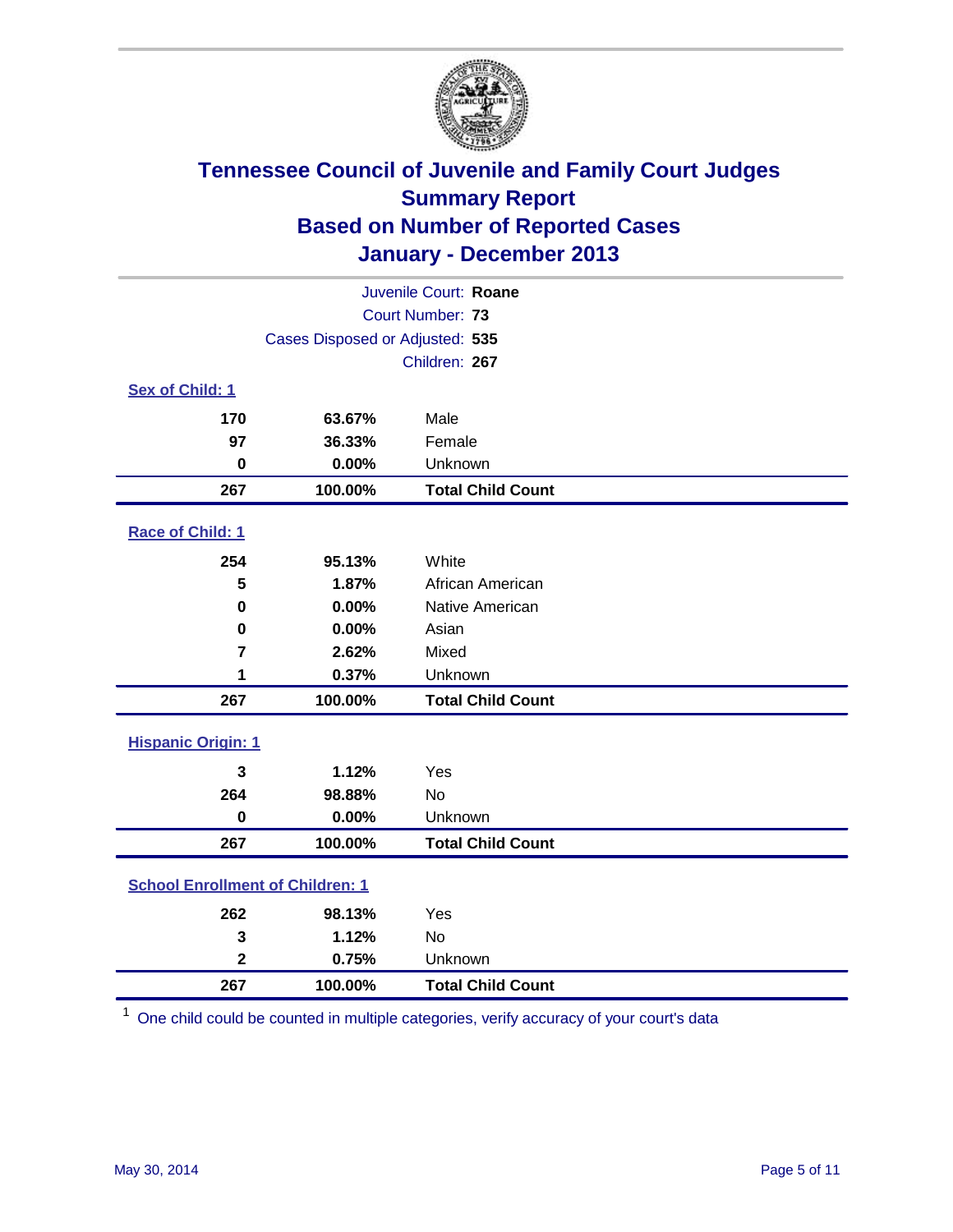

Court Number: **73** Juvenile Court: **Roane** Cases Disposed or Adjusted: **535** Children: **267**

### **Living Arrangement of Child at Time of Referral: 1**

| 267 | 100.00%  | <b>Total Child Count</b>     |  |
|-----|----------|------------------------------|--|
| 1   | 0.37%    | Other                        |  |
| 0   | $0.00\%$ | Unknown                      |  |
| 0   | $0.00\%$ | Independent                  |  |
| 0   | $0.00\%$ | In an Institution            |  |
| 0   | $0.00\%$ | In a Residential Center      |  |
| 0   | $0.00\%$ | In a Group Home              |  |
| 0   | $0.00\%$ | With Foster Family           |  |
| 5   | 1.87%    | With Adoptive Parents        |  |
| 25  | $9.36\%$ | <b>With Relatives</b>        |  |
| 37  | 13.86%   | <b>With Father</b>           |  |
| 118 | 44.19%   | With Mother                  |  |
| 7   | 2.62%    | With Mother and Stepfather   |  |
| 6   | 2.25%    | With Father and Stepmother   |  |
| 68  | 25.47%   | With Both Biological Parents |  |
|     |          |                              |  |

### **Type of Detention: 2**

| 535 | 100.00%  | <b>Total Detention Count</b> |  |
|-----|----------|------------------------------|--|
| 0   | $0.00\%$ | Other                        |  |
| 535 | 100.00%  | Does Not Apply               |  |
| 0   | $0.00\%$ | <b>Unknown</b>               |  |
| 0   | $0.00\%$ | <b>Psychiatric Hospital</b>  |  |
| 0   | 0.00%    | Jail - No Separation         |  |
| 0   | $0.00\%$ | Jail - Partial Separation    |  |
| 0   | 0.00%    | Jail - Complete Separation   |  |
| 0   | $0.00\%$ | Juvenile Detention Facility  |  |
| 0   | $0.00\%$ | Non-Secure Placement         |  |
|     |          |                              |  |

<sup>1</sup> One child could be counted in multiple categories, verify accuracy of your court's data

If different than number of Cases (535) verify accuracy of your court's data.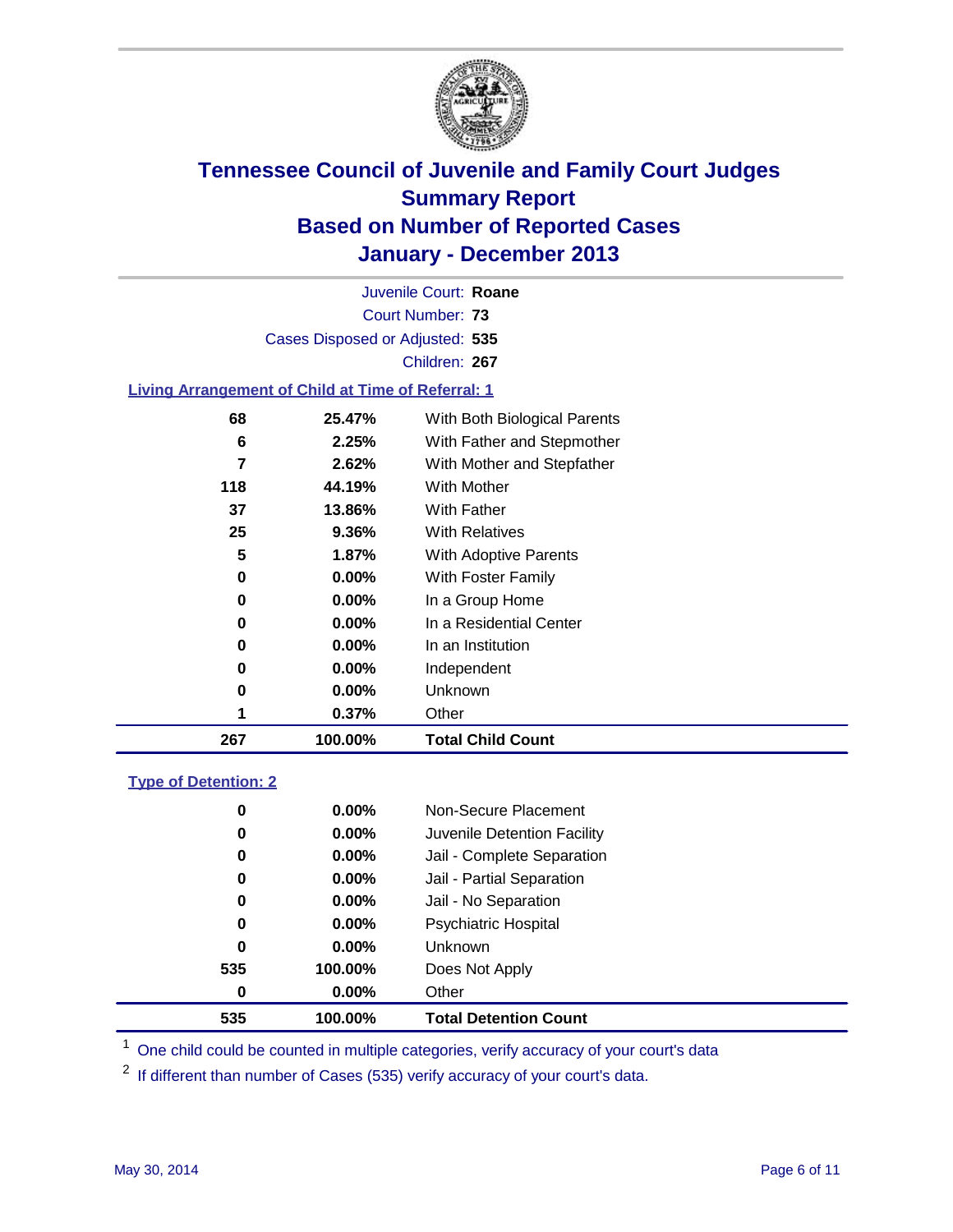

| Juvenile Court: Roane                              |                                 |                                      |  |  |  |
|----------------------------------------------------|---------------------------------|--------------------------------------|--|--|--|
|                                                    |                                 | Court Number: 73                     |  |  |  |
|                                                    | Cases Disposed or Adjusted: 535 |                                      |  |  |  |
|                                                    |                                 | Children: 267                        |  |  |  |
| <b>Placement After Secure Detention Hearing: 1</b> |                                 |                                      |  |  |  |
| 1                                                  | 0.19%                           | Returned to Prior Living Arrangement |  |  |  |
| $\bf{0}$                                           | 0.00%                           | Juvenile Detention Facility          |  |  |  |
| 0                                                  | 0.00%                           | Jail                                 |  |  |  |
| 0                                                  | 0.00%                           | Shelter / Group Home                 |  |  |  |
| 0                                                  | 0.00%                           | <b>Foster Family Home</b>            |  |  |  |
| 0                                                  | 0.00%                           | <b>Psychiatric Hospital</b>          |  |  |  |
| 0                                                  | 0.00%                           | Unknown                              |  |  |  |
| 534                                                | 99.81%                          | Does Not Apply                       |  |  |  |
| 0                                                  | 0.00%                           | Other                                |  |  |  |
| 535                                                | 100.00%                         | <b>Total Placement Count</b>         |  |  |  |
|                                                    |                                 |                                      |  |  |  |
| <b>Intake Actions: 2</b>                           |                                 |                                      |  |  |  |
| 288                                                | 50.17%                          | <b>Petition Filed</b>                |  |  |  |
| 0                                                  | 0.00%                           | <b>Motion Filed</b>                  |  |  |  |
| 29                                                 | 5.05%                           | <b>Citation Processed</b>            |  |  |  |
| $\mathbf{2}$                                       | 0.35%                           | Notification of Paternity Processed  |  |  |  |
| 241                                                | 41.99%                          | Scheduling of Judicial Review        |  |  |  |
| 0                                                  | 0.00%                           | Scheduling of Administrative Review  |  |  |  |
| 0                                                  | 0.00%                           | Scheduling of Foster Care Review     |  |  |  |
| 0                                                  | 0.00%                           | Unknown                              |  |  |  |
| 14                                                 | 2.44%                           | Does Not Apply                       |  |  |  |
| 0                                                  | 0.00%                           | Other                                |  |  |  |
| 574                                                | 100.00%                         | <b>Total Intake Count</b>            |  |  |  |

<sup>1</sup> If different than number of Cases (535) verify accuracy of your court's data.

If different than number of Referral Reasons (574), verify accuracy of your court's data.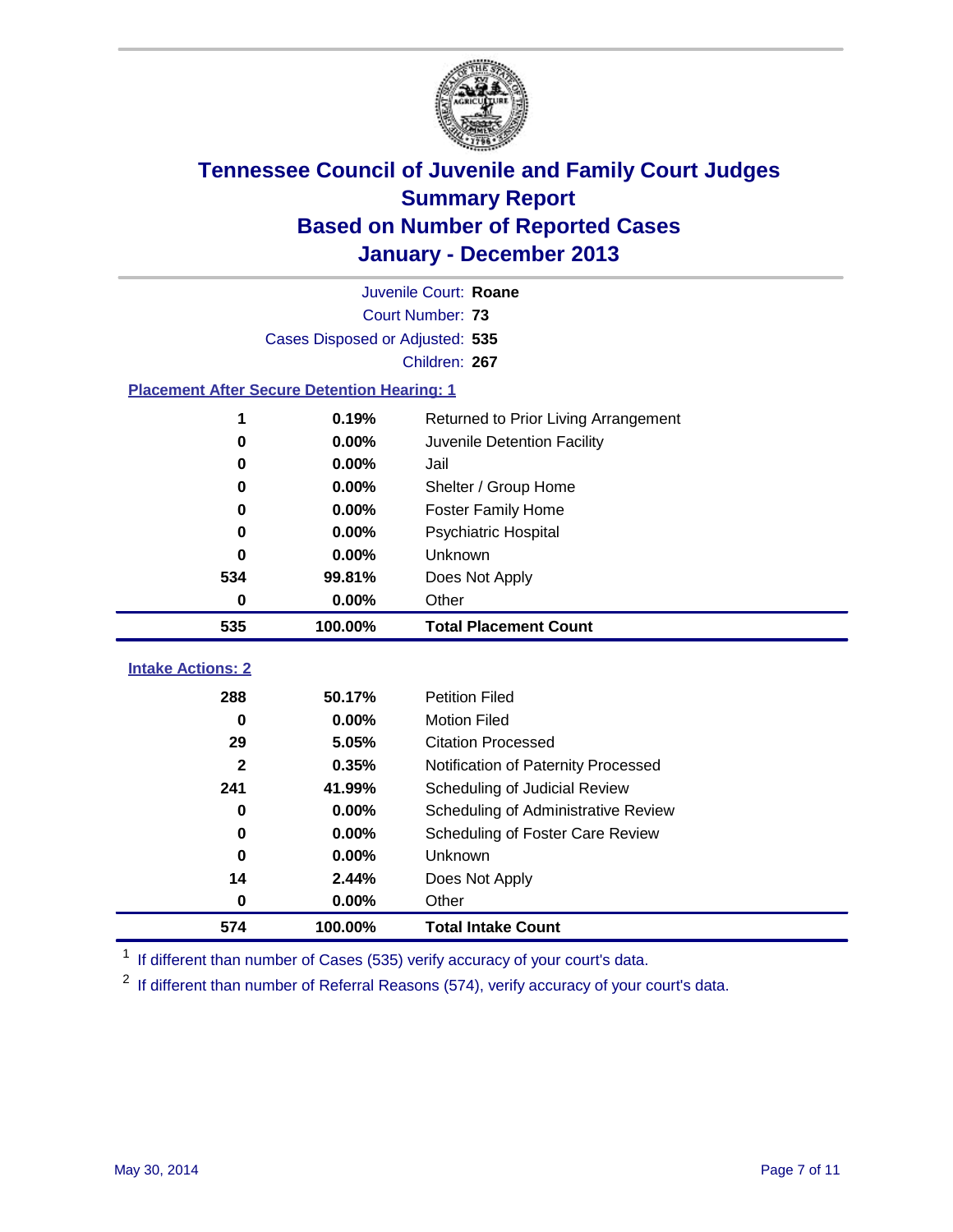

Court Number: **73** Juvenile Court: **Roane** Cases Disposed or Adjusted: **535** Children: **267**

### **Last Grade Completed by Child: 1**

| 267          | 100.00% | <b>Total Child Count</b>     |
|--------------|---------|------------------------------|
| $\bf{0}$     | 0.00%   | Other                        |
| 3            | 1.12%   | Unknown                      |
| $\mathbf{2}$ | 0.75%   | <b>Never Attended School</b> |
| 0            | 0.00%   | Graduated                    |
| 0            | 0.00%   | <b>GED</b>                   |
| 0            | 0.00%   | Non-Graded Special Ed        |
| 3            | 1.12%   | 12th Grade                   |
| 19           | 7.12%   | 11th Grade                   |
| 36           | 13.48%  | 10th Grade                   |
| 51           | 19.10%  | 9th Grade                    |
| 28           | 10.49%  | 8th Grade                    |
| 37           | 13.86%  | 7th Grade                    |
| 25           | 9.36%   | 6th Grade                    |
| 9            | 3.37%   | 5th Grade                    |
| 14           | 5.24%   | 4th Grade                    |
| 10           | 3.75%   | 3rd Grade                    |
| 10           | 3.75%   | 2nd Grade                    |
| 12           | 4.49%   | 1st Grade                    |
| 6            | 2.25%   | Kindergarten                 |
| $\mathbf{2}$ | 0.75%   | Preschool                    |
| 0            | 0.00%   | Too Young for School         |

| <b>Enrolled in Special Education: 1</b> |  |
|-----------------------------------------|--|
|                                         |  |

One child could be counted in multiple categories, verify accuracy of your court's data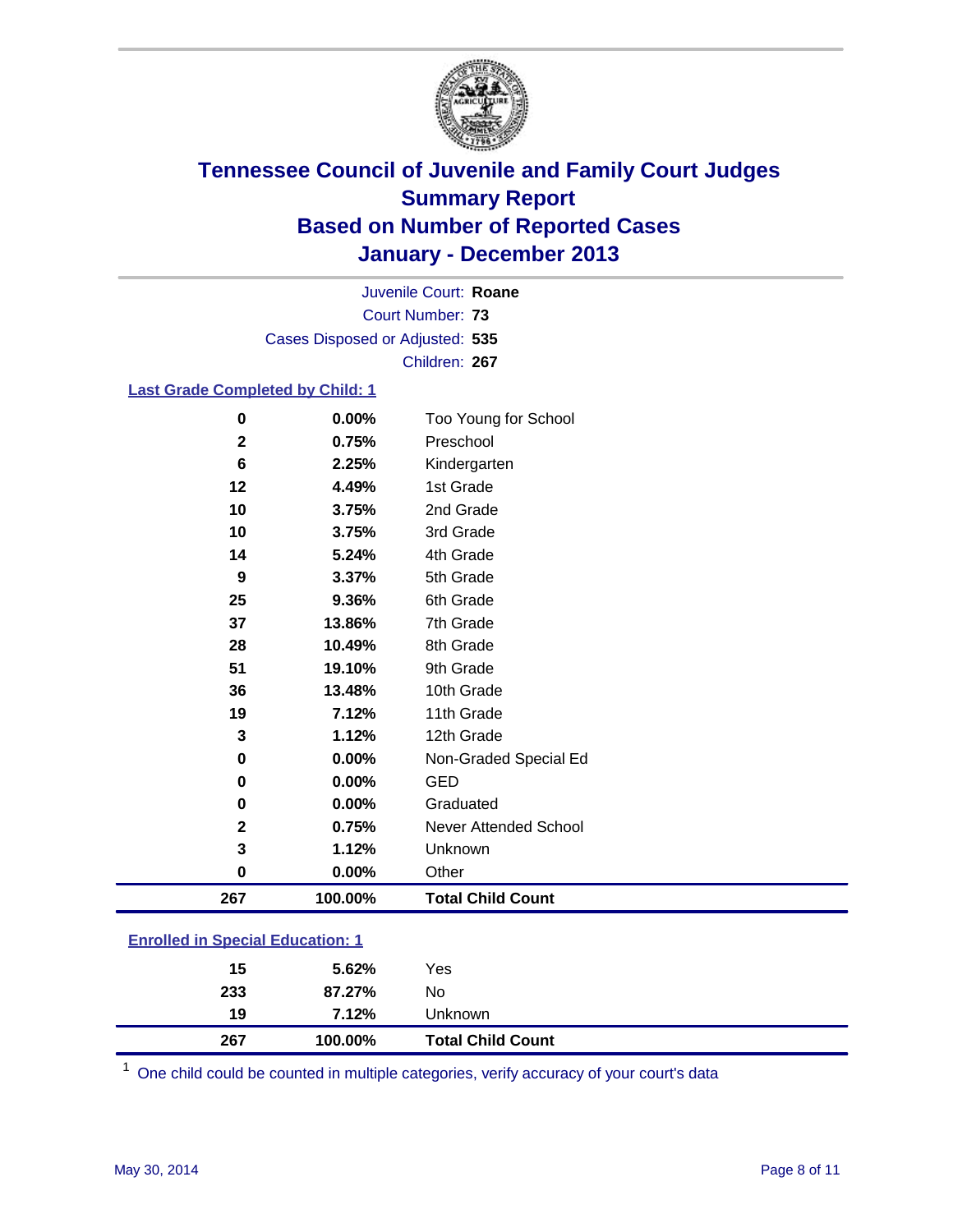

|                              |                                 | Juvenile Court: Roane     |
|------------------------------|---------------------------------|---------------------------|
|                              |                                 | Court Number: 73          |
|                              | Cases Disposed or Adjusted: 535 |                           |
|                              |                                 | Children: 267             |
| <b>Action Executed By: 1</b> |                                 |                           |
| 574                          | 100.00%                         | Judge                     |
| 0                            | $0.00\%$                        | Magistrate                |
| $\bf{0}$                     | $0.00\%$                        | <b>YSO</b>                |
| 0                            | $0.00\%$                        | Other                     |
| 0                            | $0.00\%$                        | Unknown                   |
| 574                          | 100.00%                         | <b>Total Action Count</b> |

### **Formal / Informal Actions: 1**

| 145      | 25.26%   | Dismissed                                        |
|----------|----------|--------------------------------------------------|
| 0        | $0.00\%$ | Retired / Nolle Prosequi                         |
| 0        | $0.00\%$ | <b>Complaint Substantiated Delinquent</b>        |
| 115      | 20.03%   | <b>Complaint Substantiated Status Offender</b>   |
| 0        | $0.00\%$ | <b>Complaint Substantiated Dependent/Neglect</b> |
| 0        | $0.00\%$ | <b>Complaint Substantiated Abused</b>            |
| $\bf{0}$ | $0.00\%$ | <b>Complaint Substantiated Mentally III</b>      |
| 41       | 7.14%    | Informal Adjustment                              |
| 0        | $0.00\%$ | <b>Pretrial Diversion</b>                        |
| 0        | $0.00\%$ | <b>Transfer to Adult Court Hearing</b>           |
| 0        | $0.00\%$ | Charges Cleared by Transfer to Adult Court       |
| 3        | 0.52%    | Special Proceeding                               |
| $\bf{0}$ | $0.00\%$ | <b>Review Concluded</b>                          |
| 269      | 46.86%   | Case Held Open                                   |
|          | 0.17%    | Other                                            |
| 0        | $0.00\%$ | Unknown                                          |
| 574      | 100.00%  | <b>Total Action Count</b>                        |

<sup>1</sup> If different than number of Referral Reasons (574), verify accuracy of your court's data.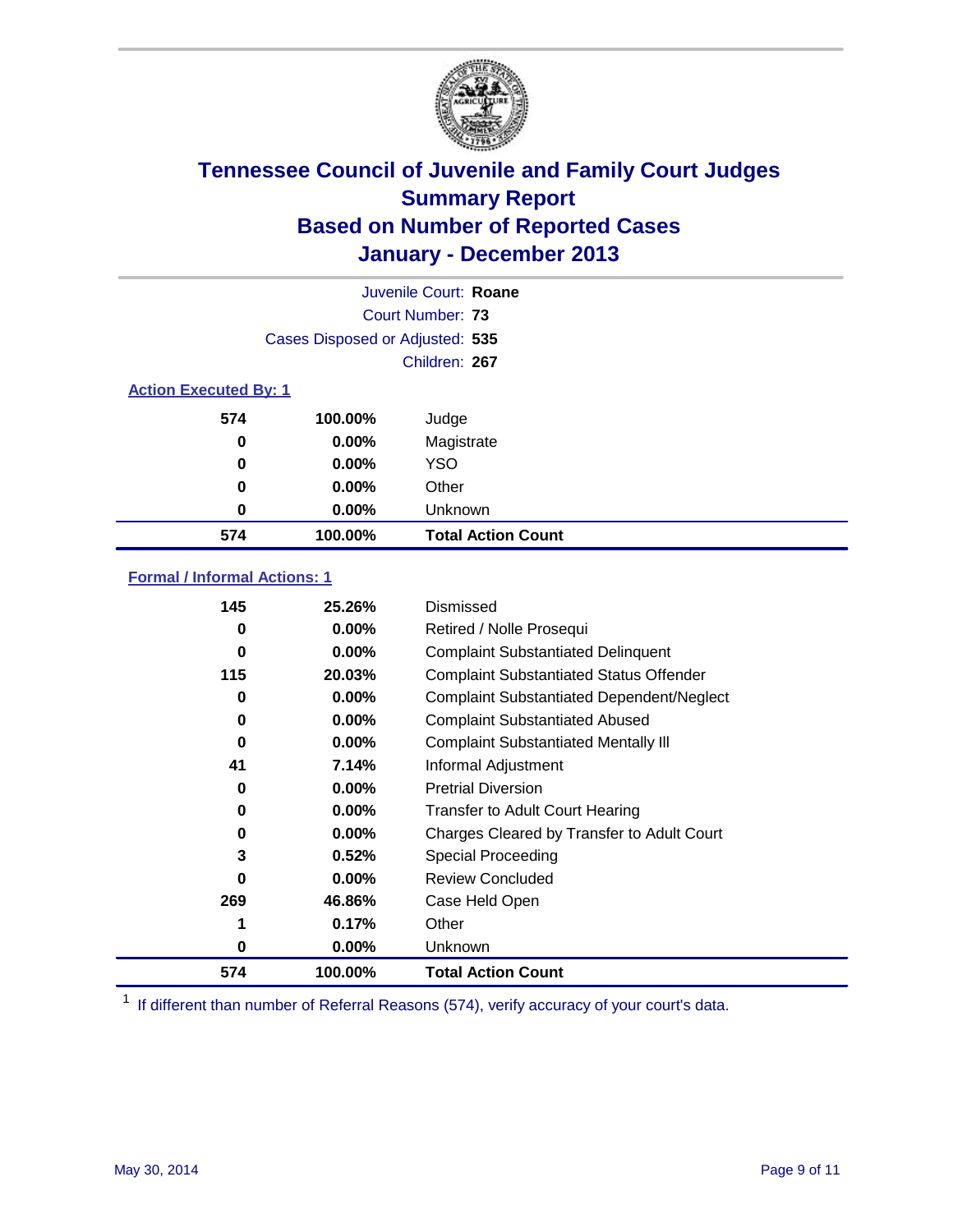

|                       |                                 | Juvenile Court: Roane                                 |
|-----------------------|---------------------------------|-------------------------------------------------------|
|                       |                                 | Court Number: 73                                      |
|                       | Cases Disposed or Adjusted: 535 |                                                       |
|                       |                                 | Children: 267                                         |
| <b>Case Outcomes:</b> |                                 | There can be multiple outcomes for one child or case. |
| 142                   | 14.56%                          | Case Dismissed                                        |
| 0                     | $0.00\%$                        | Case Retired or Nolle Prosequi                        |
| 0                     | 0.00%                           | Warned / Counseled                                    |
| 251                   | 25.74%                          | Held Open For Review                                  |
| 95                    | 9.74%                           | Supervision / Probation to Juvenile Court             |
| 0                     | 0.00%                           | <b>Probation to Parents</b>                           |
| 0                     | 0.00%                           | Referral to Another Entity for Supervision / Service  |
| 33                    | 3.38%                           | Referred for Mental Health Counseling                 |
| 30                    | 3.08%                           | Referred for Alcohol and Drug Counseling              |
| 0                     | 0.00%                           | <b>Referred to Alternative School</b>                 |
| 0                     | 0.00%                           | Referred to Private Child Agency                      |
| 0                     | 0.00%                           | Referred to Defensive Driving School                  |
| 0                     | 0.00%                           | Referred to Alcohol Safety School                     |
| 10                    | 1.03%                           | Referred to Juvenile Court Education-Based Program    |
| 3                     | 0.31%                           | Driver's License Held Informally                      |
| 0                     | 0.00%                           | <b>Voluntary Placement with DMHMR</b>                 |
| 2                     | 0.21%                           | <b>Private Mental Health Placement</b>                |
| 0                     | 0.00%                           | <b>Private MR Placement</b>                           |
| 1                     | 0.10%                           | Placement with City/County Agency/Facility            |
| 0                     | 0.00%                           | Placement with Relative / Other Individual            |
| 11                    | 1.13%                           | Fine                                                  |
| 108                   | 11.08%                          | <b>Public Service</b>                                 |
| 14                    | 1.44%                           | Restitution                                           |
| 0                     | 0.00%                           | <b>Runaway Returned</b>                               |
| 19                    | 1.95%                           | No Contact Order                                      |
| 4                     | 0.41%                           | Injunction Other than No Contact Order                |
| 0                     | 0.00%                           | <b>House Arrest</b>                                   |
| 18                    | 1.85%                           | <b>Court Defined Curfew</b>                           |
| 7                     | 0.72%                           | Dismissed from Informal Adjustment                    |
| 0                     | 0.00%                           | Dismissed from Pretrial Diversion                     |
| 2                     | 0.21%                           | Released from Probation                               |
| 0                     | 0.00%                           | <b>Transferred to Adult Court</b>                     |
| 0                     | $0.00\%$                        | <b>DMHMR Involuntary Commitment</b>                   |